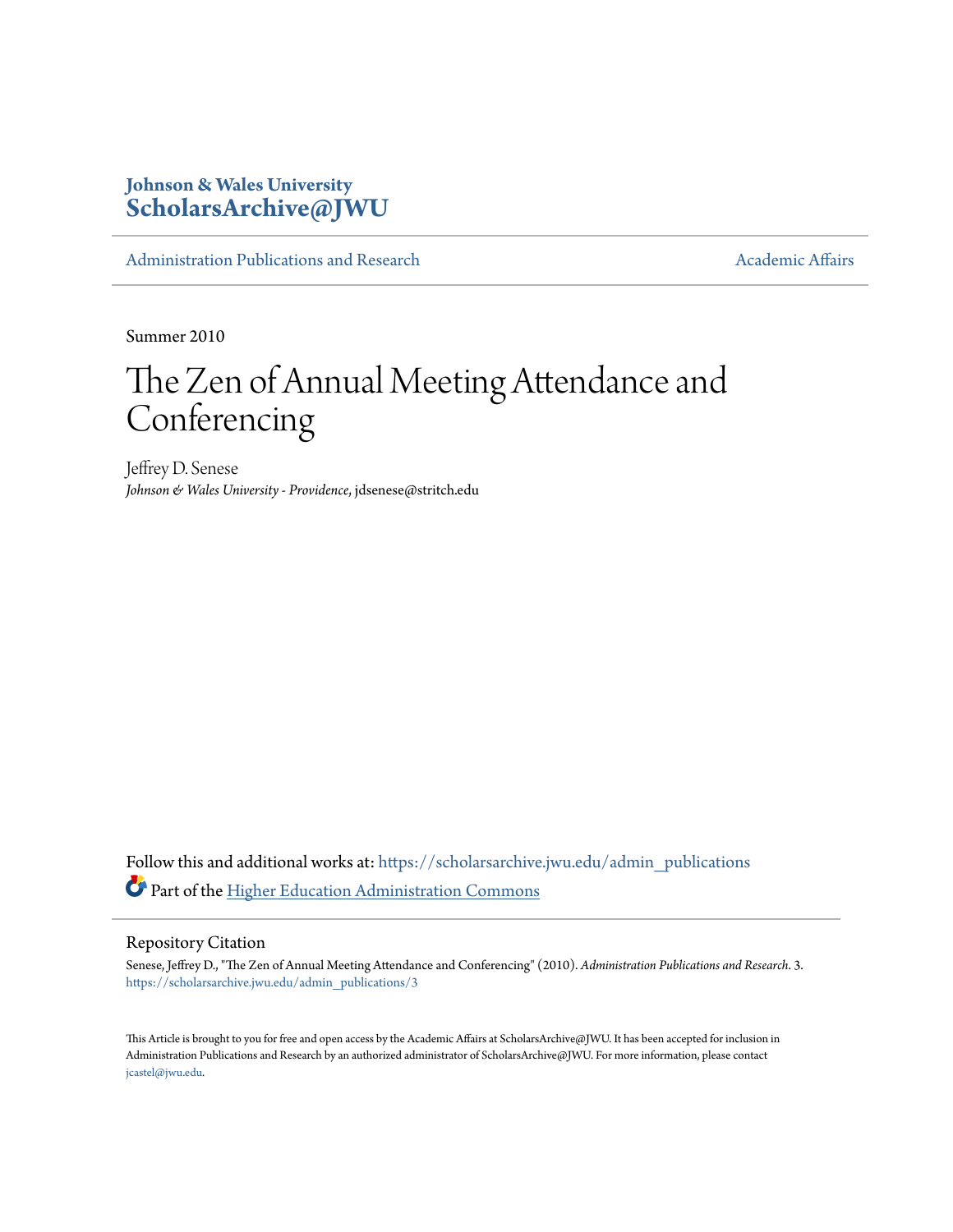#### The Zen of Annual Meeting Attendance and Conferencing (Academic Leadership Journal, Volume 8, Issue 3, Summer 2010)

I have attended and been involved in dozens of annual meetings and conferences across the United States over the past decade. My experiences at these events, I am certain, are likely to be very similar to those of most readers. At these conferences the basic format involves a large number of people coming together to presumably learn something new, to interact with colleagues, to network and meet new colleagues within the context of bringing what is learned back ones institution.

In my view many annual conferences/meetings allow one to accomplish these objectives albeit much less perfectly than they could and certainly not in proportion to the time, resources and effort it often takes to travel to these meetings. Don't get me wrong, I continue to attend because there is enough value in them for me and especially meeting colleagues. I just believe at this point that they could be significantly enhanced and could be more impactful as a result. So my purpose in writing this essay is to suggest ways that conference organizers and individual academic leaders who attend can improve the relevance of these meetings as important events in our professional lives.

Anyone who has been to an annual meeting or conference that is particularly dull or unproductive knows well the dissatisfaction which may lead to meditation about all sorts of things and especially the decision to attend. Yet conferences need not be boring or dull. They can be productive if one can refocus on how one takes them in. It is also important that everyone who attends annual meetings takes the time to attempt to influence the conference organizers even if that is after the fact as well.

It is a bit wasteful of ones energy and time to go to a conference and not really think about the purposes and objectives for going. Prior to deciding to attend an annual meeting one should consciously review the conference program. One way to accomplish this is to use the conference schedule or previous year's listing and attempt to plan what you would attend at the conference. If there are only enough presentations for a half day plan that half day and only a bit more time or decide not to attend. In my case, I try not to attend annual meetings of one organization or the other every year but attend every other year. In that way the conference becomes just a bit less routine and less familiar.

If I am in a session and it is dull or worse the presenter is disrespecting the audience by reading their paper or slides, I simply walk out or work on something else if that is not possible (i.e., always have something to read or do if this happens). Conferences should not be a waste of time, not even one session. The point of this is not to dictate how one should approach conferences so much as I hope to provide a context for thinking about attendance and to encourage everyone to work to help to put pressure on conference organizers and presenters themselves to make annual meetings better experiences and able to achieve the goals I stated earlier.

#### Pre-Conference Preparations.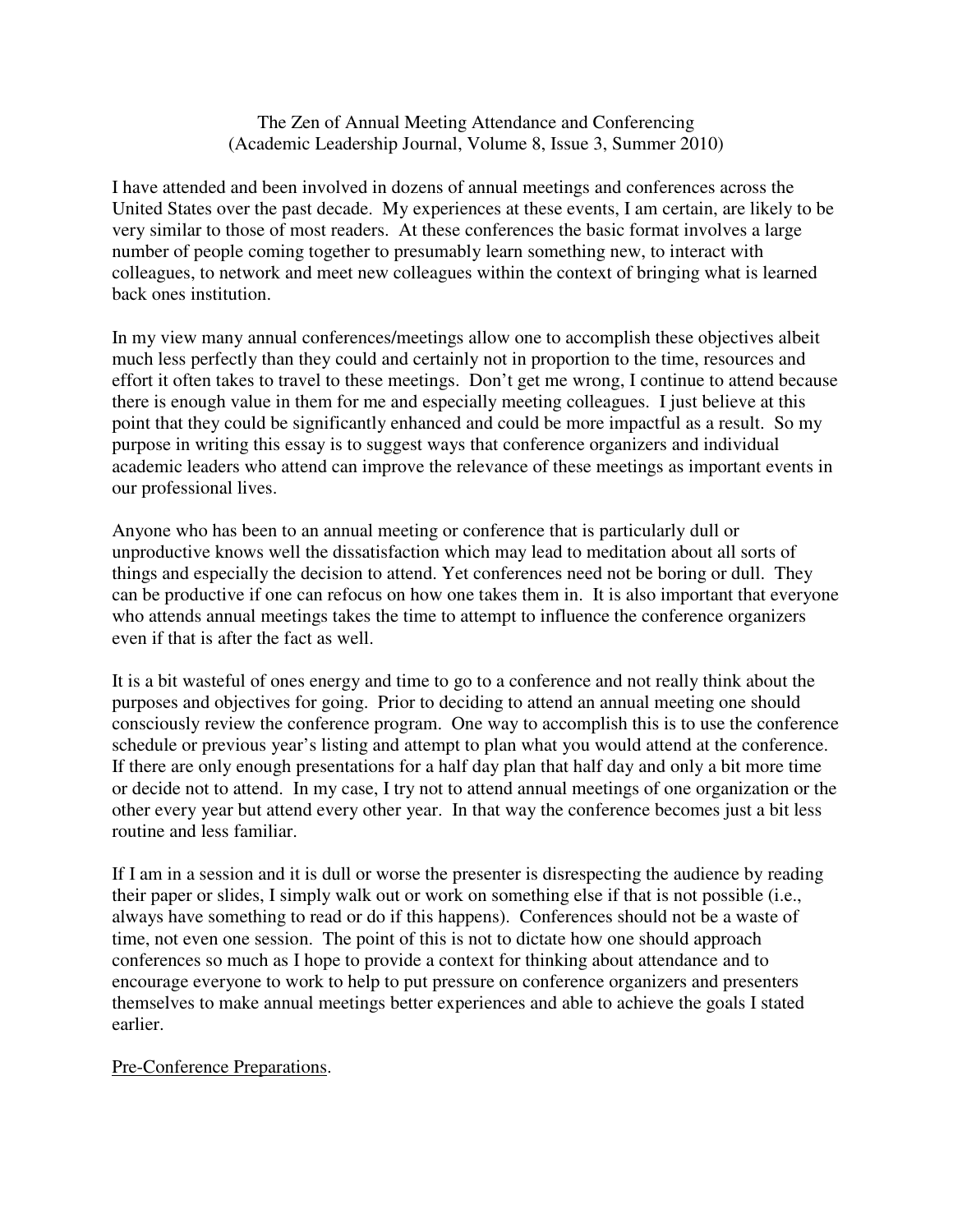So, one of the ways that I think I have increased the value of attending annual meetings is to do a bit of research on the presenters and especially when I am particularly interested in a session so that I can better prepare myself to take advantage of an opportunity to learn something or to make a connection or it has particular relevance to my institution. The research I conduct is very simple today with the Internet. I search the presenter's name on Google, the Chronicle of Higher Education and go to their organization's home page for information. Often times today there is a resume, bio, articles or like information about them. I take these materials to read on the plane on the way to the conference and I have typically done only a few of these "dossiers" for each conference. The background information has been very helpful from time to time. The benefits of having such preparation have, in my mind and experience, far outweighed the effort. The key is not a meticulousness but an intentionality about a few of the presentations at the conference and the presenters and what I am interested in achieving rather than passive "take it as it comes" conference attendance.

I also keep the conference agendas of the conferences I attend because I typically attend them in the future. I make notes about the very few presentations that I have walked out on or found less useful and about presentations that I found valuable. I do review my notes on the immediate previous conference I have attended and have benefited from that system of reminders of valuable presentations and presenters.

#### Phone, Texting, E-mail.

I personally love the technologies of communication that are available to us today and can't remember how I got by without them. I virtually never power down my smart phone with the exception of flying. I receive on average 100 or so business e-mails per day and if I did not have a handheld for reading these and answering some of them, while attending annual conferences (like in the not so old days of the 1990's) my time away from campus would be that much more difficult. That said it is important that smart phone use not interfere with conference attendance and engagement. While one can monitor e-mail or texts during sessions, one should endeavor not to answer unless of course it is the campus president or other VIP that must be answered.

In these very few cases take care of business on the phone, text or e-mail. Sitting in a session and engaging in lengthy e-mail or text discussions is not productive use of ones conference time. I would suggest that few of us would do that in most meetings on campus, so we should not engage in that sort of communication at conferences. Similarly, walking the halls of the hotel looking at your smart phone for a few moments and occasionally peering ones head up from the screen in a prairie dog fashion is not engagement. Sit down, deal with your home campus business, and walk non-session areas of the conference ready to network with friends and to meet new friends.

#### Networking Approaches at Conferences.

One of the key activities at conferences is networking with colleagues both old friends and making new ones. It is important even just for a moment to say hello to colleagues from one's past, past institutions or past conferences. There is less reason to go physically to conferences if one does not see it as a key opportunity to meet or re-meet colleagues. Too many conferences do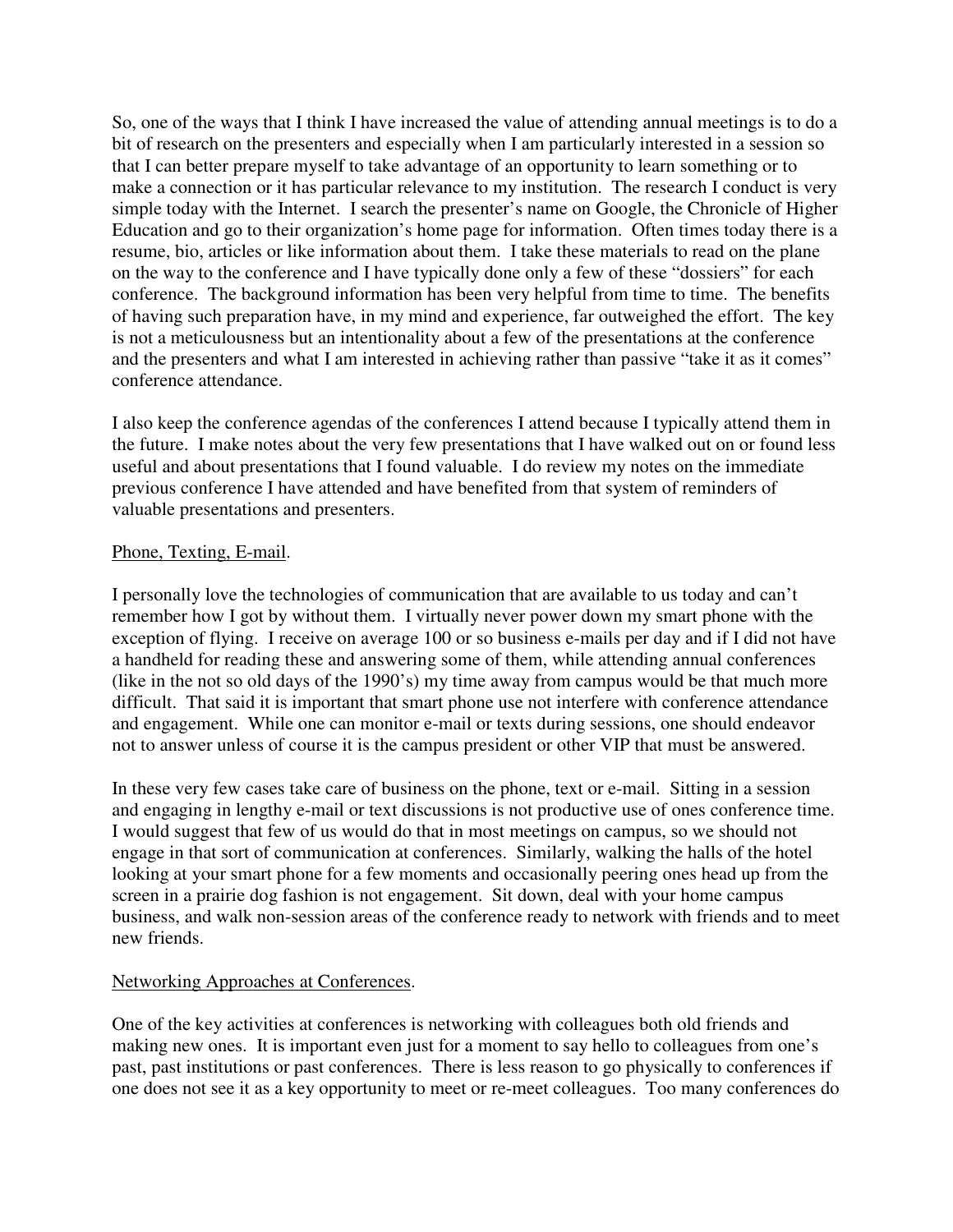a poor job, in my personal opinion, of thinking about real and comfortable opportunities for people to meet each other. While there are sometimes cocktail parties or receptions and dinners certainly, it has been my experience that most attendees sit comfortably with colleagues they know rather than take it as an opportunity to meet new potential colleagues. These events are not set-up to encourage networking in the vast majority of cases.

That said, individuals should see cocktail parties or receptions at these annual meetings as one of the key ways to meet people. Say hello to people next to you in the bar line, ask to sit at a table with others whom you do not yet know or look for other opportunities to meet people. Approach people in the room at the cocktail party/reception and introduce yourself and say hello. You would be surprised how many people you can meet and interesting conversations you can have by being first with a simple hello. If you say hello and it is met with a "who the hell are you" response or look, wish them a good conference, walk away and go meet someone else. For academic administrators this practice is really a key role as relationships drive success and conferences are great opportunities to exercise and perfect this skill. Every opportunity to meet people and make useful connections is to the benefit of one's institution.

Last, when I return to campus, I send personal notes to those of these folks I have met and with whom I want to build a networking relationship. I send them a note to let them know I enjoyed meeting them or some other sort of follow up that is relevant to them, me or our conversation. I contact many of my colleagues with whom I network annually (I schedule these follow-up contacts on my Outlook task list so I do not lose track). Openness and connections are important but one should also, not give one's business card to everyone one meets. Give it only to people you connect with or want to build a networking relationship with over time.

### Advice for Presenters.

I have seen many truly wonderful presentations over the years. The best are not about eloquence or even content for me but about passion, delivery and ability to connect that made the difference. I have also endured several very painful presentations and walked out of a few truly horrendous sessions over the past 10 years or so.

Presenters please do not read your presentations under any circumstances. If you need to read portions do so, but engage the attendees while doing so. PowerPoint<sup>®</sup> is intended to enhance presentations not to "BE" the presentation. This practice is deadly boring and exceedingly unnecessary. No matter how good a presenter's paper or PowerPoint<sup>®</sup> is reading tends to shut attendees down and they will pay less attention. Do not, present more than 5 or 6 slides per hour of the presentation (no more than 6 or 7 lines of text each) and ideally they should be visually appealing including pictures and video if appropriate. This should keep them interesting, focused and supportive of your presentation rather than a fire hose of information that the audience will ignore. Simple elegance is the goal not dozens of excruciatingly detailed slides that only you really understand.

While readings can be interesting, most of us are just not that talented to do readings well enough. It goes without saying that if you are presenting at an annual meeting that you need to do you homework and know well your topic and presentation. Think about how to make the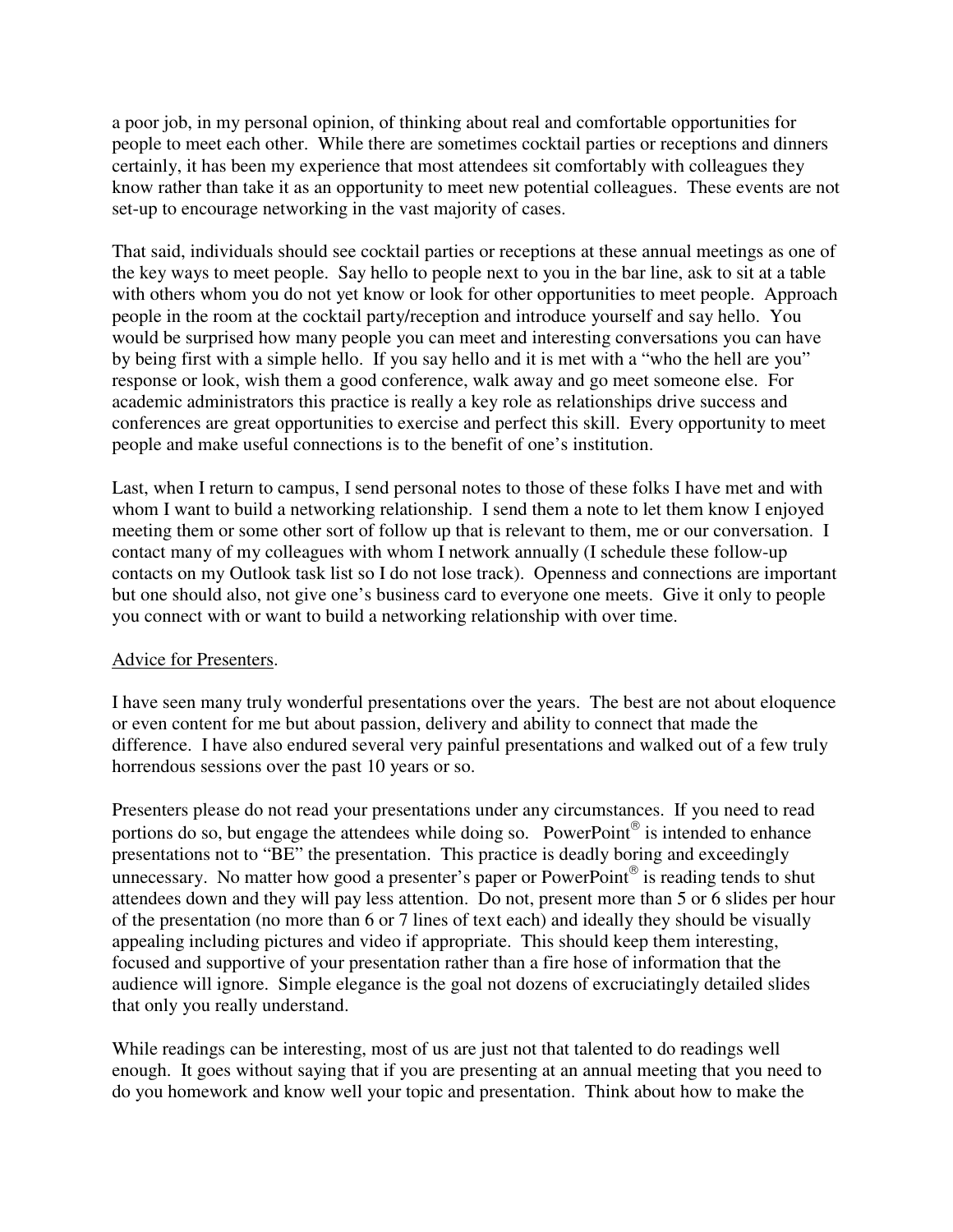presentation more interactive or discussion-based. It is the presenter's responsibility to engage the attendees of the presentation. The opportunity of the presentation is not yours to show how smart you are so much as it is about presenting your topic for the attendees because you think you can help them or that your experiences, analyses, data or other information that will be valuable to others.

The other aspect that presenters should keep in mind is that the attendees at the vast majority of annual conferences are adult or non-traditional students. Adult learning theorists suggest that learning needs to be in context such as the workplace or socio-culturally.<sup>1</sup> Engage and connect with the attendees of your sessions in context. Learning occurs through connection with the mind, body, spirit and emotions (Merriam, 2008). Your presentation therefore needs to be compelling and engaging to adult students.

#### Advice for Conference Organizers.

Conferences in distant cities are wonderful experiences. I have served on a few arrangements committees for these and as a result I have a sense for how much effort it takes to help the organization that really "runs" the conference plan one and successfully execute that plan. That said more should be done to help attendees have real networking opportunities. There should be opportunities beyond formal presentations or breakfast discussions for people to connect and those opportunities should be more openly stated or promoted. For example, many conferences have a room for universities seeking new faculty to interview with candidates. Perhaps conference organizers could consider creating a "networking" room wherein individuals who are interested in meeting people from other Universities or settings could get together for networking purposes. Contrived yes, but given the limited time of a conference, it would be helpful. This could be done in a more comfortable setting with say coffee in the morning and perhaps drinks in the late afternoon. Conference organizers should take seriously this value of conferences and while the content of sessions and plenary speakers is important so too are the social and networking aspects. I would argue that the latter is the true value-add of attending.

An example of an approach to this comes from the Council of Independent Colleges (CIC) Annual meeting for Chief Academic Officers which I have attended a few times. They arrange for "dine-around" dinners which basically, are a simple sign-up system for dinners with other conference attendees. This is done at the conference check-in area and 10 or 12 individuals can go to dinner together at a local restaurant and the CIC makes the reservation for the group. It is a great way to get to know people in a nice setting.

Another suggestion is that conference organizers should consider creating ways for people to connect prior to the conference. I have on occasion been contacted prior to conferences by various vendors or consultants for a meeting while I am attending. Is it possible for there to be connections invitations for attendees with a few people ahead of the actual conference? Perhaps this could be an option on the registration form? There should also be consideration of follow-up to the conference as well. Many post the papers or materials on their websites. It might also be

 $\overline{a}$ <sup>1</sup> Merriam, S.B. Adult Learning Theory for the Twenty-First Century. New Directions for Adult and Continuing Education, No. 119, Fall, 2008.